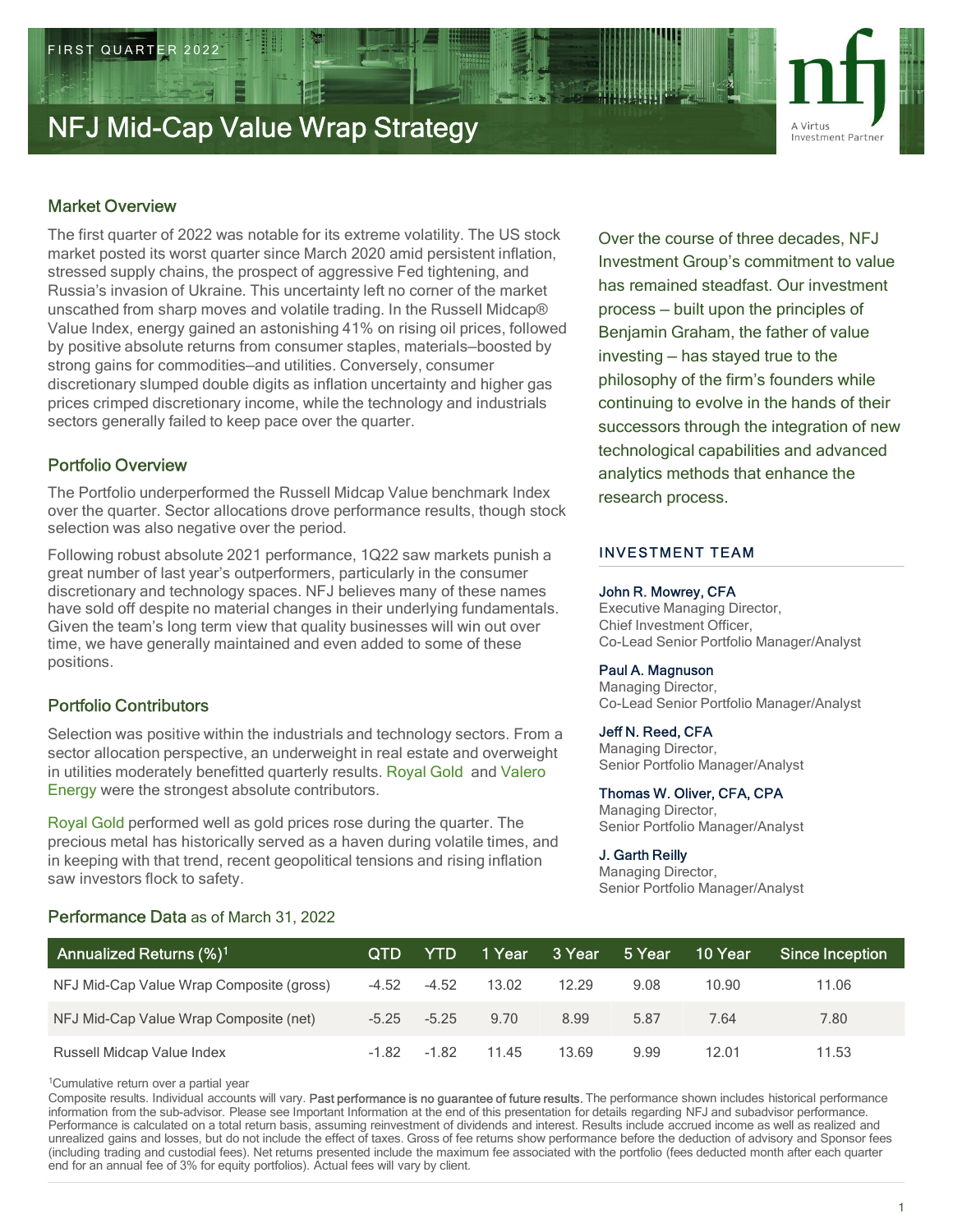

# Portfolio Contributors, cont.

Refiners like Valero Energy benefitted from the post-Covid rebound in fuel demand and a global surge in natural gas prices. Management reported ahead-of-consensus 4Q EPS estimates on stronger refining results and higher ethanol margins.

# Portfolio Detractors

Stock picking was negative across the consumer discretionary perspective, an underweight in energy and overweight in consumer discretionary detracted. First Republic Bank and PulteGroup were the strongest absolute detractors.

# **Outlook**

FIRST QUARTER 2022<br> **ANTO MICI-Cap Value Wrap Strategy**<br> **Portfolio Contributors, cont.** Outlook<br>
Refiners like Valero Energy benefitted from the post-Covid<br>
Topping the list of concerns for consumers and corrections<br>
rebo Topping the list of concerns for consumers and corporations alike, inflation reached a 40-year high after the consumer price index (CPI) recently jumped to nearly 8%. To help rein in inflation, the Federal Reserve has been transparent about its plans for six to eight quarter point rate hikes over the course of 2022. However, tightening during a slowdown, when the economy already faces multiple exogenous shocks, from the most significant war in Europe since World War II, to energy price spikes and continued Covid risks, engineering a soft landing becomes extremely challenging.

In view of what looks like an increasingly rocky path for equities, we continue to focus on companies that are strong allocators of capital. Share repurchases can boost EPS even when earnings growth decelerates. Further, dividend payers and high cash generators offer a concrete, positive return to help mute market swings, while also providing shorter duration investments. At this point in the economic cycle, we also believe investors should focus on quality factors across sectors, like high returns on equity and stable, predictable earnings. NFJ strategies, which emphasize above average returns on equity and market-exceeding dividend growth, should be well positioned in such an environment.

# Portfolio Specifics

| PulteGroup were the strongest absolute detractors.<br>Fourth quarter EPS for First Republic Bank bested<br>consensus estimates on higher net interest income (NII) and<br>lower provision, while loan and deposit growth were strong<br>and the wealth management segment offered attractive fee-<br>based revenue expansion. However, these results were<br>dampened by higher operating expenses and sentiment for<br>the regional bank soured.<br>Despite above-consensus 4Q EPS, shares of PulteGroup<br>were weighed down by poor market sentiment for<br>homebuilders in a rising rate environment. Management<br>highlighted continued demand strength, pricing power<br>materially outpacing construction cost inflation, and<br>authorized an additional \$1 billion share buyback program. |         |                     | equities, we continue to focus on companies that are strong<br>allocators of capital. Share repurchases can boost EPS even<br>when earnings growth decelerates. Further, dividend payers<br>and high cash generators offer a concrete, positive return to<br>help mute market swings, while also providing shorter duration<br>investments. At this point in the economic cycle, we also<br>believe investors should focus on quality factors across sectors,<br>like high returns on equity and stable, predictable earnings.<br>NFJ strategies, which emphasize above average returns on<br>equity and market-exceeding dividend growth, should be well<br>positioned in such an environment.                                                                                                                                                  |
|------------------------------------------------------------------------------------------------------------------------------------------------------------------------------------------------------------------------------------------------------------------------------------------------------------------------------------------------------------------------------------------------------------------------------------------------------------------------------------------------------------------------------------------------------------------------------------------------------------------------------------------------------------------------------------------------------------------------------------------------------------------------------------------------------|---------|---------------------|--------------------------------------------------------------------------------------------------------------------------------------------------------------------------------------------------------------------------------------------------------------------------------------------------------------------------------------------------------------------------------------------------------------------------------------------------------------------------------------------------------------------------------------------------------------------------------------------------------------------------------------------------------------------------------------------------------------------------------------------------------------------------------------------------------------------------------------------------|
| <b>Portfolio Specifics</b>                                                                                                                                                                                                                                                                                                                                                                                                                                                                                                                                                                                                                                                                                                                                                                           |         |                     |                                                                                                                                                                                                                                                                                                                                                                                                                                                                                                                                                                                                                                                                                                                                                                                                                                                  |
|                                                                                                                                                                                                                                                                                                                                                                                                                                                                                                                                                                                                                                                                                                                                                                                                      | Average | <b>Absolute</b>     |                                                                                                                                                                                                                                                                                                                                                                                                                                                                                                                                                                                                                                                                                                                                                                                                                                                  |
| <b>Stock</b><br>Contributors                                                                                                                                                                                                                                                                                                                                                                                                                                                                                                                                                                                                                                                                                                                                                                         | Weight  | <b>Contribution</b> |                                                                                                                                                                                                                                                                                                                                                                                                                                                                                                                                                                                                                                                                                                                                                                                                                                                  |
| Royal Gold                                                                                                                                                                                                                                                                                                                                                                                                                                                                                                                                                                                                                                                                                                                                                                                           | 1.3%    | 0.42%               |                                                                                                                                                                                                                                                                                                                                                                                                                                                                                                                                                                                                                                                                                                                                                                                                                                                  |
|                                                                                                                                                                                                                                                                                                                                                                                                                                                                                                                                                                                                                                                                                                                                                                                                      |         |                     |                                                                                                                                                                                                                                                                                                                                                                                                                                                                                                                                                                                                                                                                                                                                                                                                                                                  |
| Valero Energy                                                                                                                                                                                                                                                                                                                                                                                                                                                                                                                                                                                                                                                                                                                                                                                        | 1.2%    | 0.35%               |                                                                                                                                                                                                                                                                                                                                                                                                                                                                                                                                                                                                                                                                                                                                                                                                                                                  |
| <b>Atmos Energy</b>                                                                                                                                                                                                                                                                                                                                                                                                                                                                                                                                                                                                                                                                                                                                                                                  | 1.9%    | 0.2%                |                                                                                                                                                                                                                                                                                                                                                                                                                                                                                                                                                                                                                                                                                                                                                                                                                                                  |
| Northrop Grumman                                                                                                                                                                                                                                                                                                                                                                                                                                                                                                                                                                                                                                                                                                                                                                                     | 0.8%    | 0.20%               |                                                                                                                                                                                                                                                                                                                                                                                                                                                                                                                                                                                                                                                                                                                                                                                                                                                  |
| <b>Hess</b>                                                                                                                                                                                                                                                                                                                                                                                                                                                                                                                                                                                                                                                                                                                                                                                          | 0.6%    | 0.19%               |                                                                                                                                                                                                                                                                                                                                                                                                                                                                                                                                                                                                                                                                                                                                                                                                                                                  |
| <b>Detractors</b>                                                                                                                                                                                                                                                                                                                                                                                                                                                                                                                                                                                                                                                                                                                                                                                    |         |                     |                                                                                                                                                                                                                                                                                                                                                                                                                                                                                                                                                                                                                                                                                                                                                                                                                                                  |
| First Republic Bank                                                                                                                                                                                                                                                                                                                                                                                                                                                                                                                                                                                                                                                                                                                                                                                  | 1.8%    | $-0.43%$            |                                                                                                                                                                                                                                                                                                                                                                                                                                                                                                                                                                                                                                                                                                                                                                                                                                                  |
| PulteGroup                                                                                                                                                                                                                                                                                                                                                                                                                                                                                                                                                                                                                                                                                                                                                                                           | 1.5%    | $-0.42%$            | Managed accounts are available exclusively through financial professionals.<br>Managed accounts have a minimum asset level and may not be suitable for                                                                                                                                                                                                                                                                                                                                                                                                                                                                                                                                                                                                                                                                                           |
| Topbuild                                                                                                                                                                                                                                                                                                                                                                                                                                                                                                                                                                                                                                                                                                                                                                                             | 1.0%    | $-0.38%$            | all investors. Financial professionals seeking more information should<br>contact their managed accounts department or call their NFJ representative.                                                                                                                                                                                                                                                                                                                                                                                                                                                                                                                                                                                                                                                                                            |
| D.R. Horton                                                                                                                                                                                                                                                                                                                                                                                                                                                                                                                                                                                                                                                                                                                                                                                          | 0.9%    | $-0.34%$            | Accounts are managed by NFJ. For certain sponsor firm accounts, NFJ                                                                                                                                                                                                                                                                                                                                                                                                                                                                                                                                                                                                                                                                                                                                                                              |
| Stanley Black & Decker                                                                                                                                                                                                                                                                                                                                                                                                                                                                                                                                                                                                                                                                                                                                                                               | 1.1%    | $-0.29%$            | provides the model to the sponsor or the sponsor's designee for<br>discretionary implementation.                                                                                                                                                                                                                                                                                                                                                                                                                                                                                                                                                                                                                                                                                                                                                 |
| on small or medium-sized companies may enhance that risk.                                                                                                                                                                                                                                                                                                                                                                                                                                                                                                                                                                                                                                                                                                                                            |         |                     | Risk Considerations: Market Volatility: Local, regional, or global events such as war, acts of terrorism, the spread of infectious illness or other public health<br>issues, recessions, or other events could have a significant impact on the portfolio and its investments, including hampering the ability of the portfolio<br>manager(s) to invest the portfolio's assets as intended. <b>Issuer Risk</b> : The portfolio will be affected by factors specific to the issuers of securities and other<br>instruments in which the portfolio invests, including actual or perceived changes in the financial condition or business prospects of such issuers. Equity<br>Securities: The market price of equity securities may be adversely affected by financial market, industry, or issuer-specific events. Focus on a particular style or |
|                                                                                                                                                                                                                                                                                                                                                                                                                                                                                                                                                                                                                                                                                                                                                                                                      |         |                     |                                                                                                                                                                                                                                                                                                                                                                                                                                                                                                                                                                                                                                                                                                                                                                                                                                                  |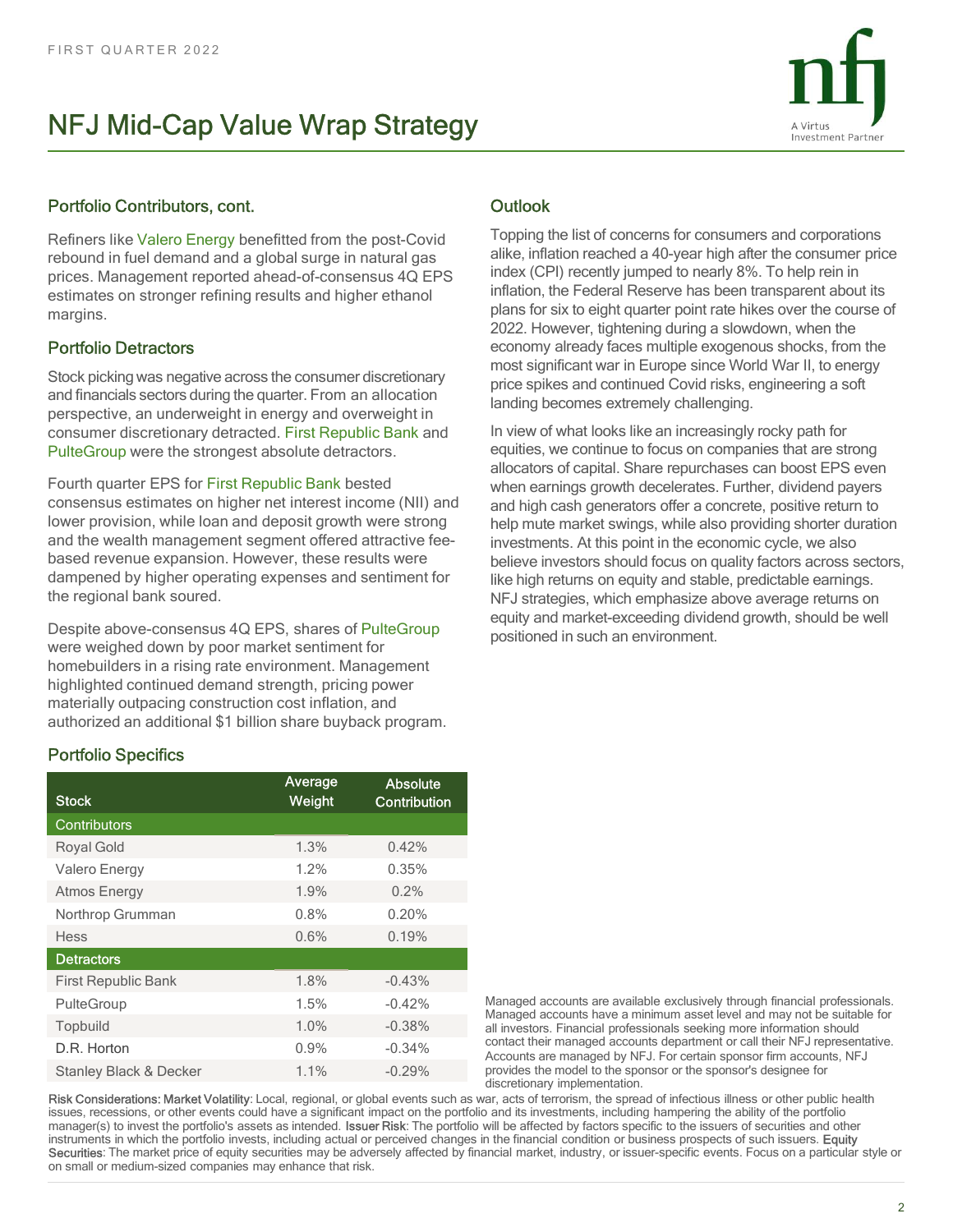

Portfolio Statistics as of March 31, 2022

Sector Allocation (%)



| <b>Nrap Strategy</b> |                                       |                                       | A Virtus  | Investment Partner                    |
|----------------------|---------------------------------------|---------------------------------------|-----------|---------------------------------------|
|                      |                                       |                                       |           |                                       |
|                      |                                       |                                       |           |                                       |
|                      |                                       | Characteristic                        | Portfolio | <b>Russell</b><br><b>Midcap Value</b> |
|                      |                                       | Dividend Yield (trailing 1YR, %)      | 1.6       | 1.7                                   |
|                      |                                       | Dividend Growth (5YR wtd avg, %)      | 12.7      | 6.4                                   |
|                      |                                       | Price-to-Earnings (next 12Mos.)       | 14.3      | 14.1                                  |
|                      |                                       | Price-to-Earnings (trailing 1YR)      | 16.9      | 19.1                                  |
|                      |                                       | Return on Equity (%)                  | 18.6      | 12.9                                  |
|                      | Index                                 | Return on Assets (%)                  | 10.2      | 6.4                                   |
|                      |                                       | Earnings Growth (trailing 3YR avg, %) | 16.8      | 11.0                                  |
|                      |                                       | Earnings Growth (trailing 5YR avg, %) | 18.6      | 11.1                                  |
|                      |                                       | Market Cap (wtd avg, \$ bn)           | 36.8      | 22.6                                  |
|                      |                                       | Number of Holdings                    | 103       | 698                                   |
|                      |                                       |                                       |           |                                       |
| ortfolio             | <b>Russell</b><br><b>Midcap Value</b> |                                       |           |                                       |
| $1.9$                | $3.5\,$                               | <b>Top Ten Positions</b>              |           | Portfolio Weight (%)                  |
| 14.6                 | 9.3                                   | <b>WEC Energy Group</b>               |           | $2.0$                                 |
| $0.8\,$              | 4.7                                   | Veeva Systems                         |           | $2.0\,$                               |
| 2.7                  | $7.2\,$                               | First Republic Bank                   |           | $2.0\,$                               |
| 13.8                 | 16.4                                  | <b>Stanley Black &amp; Decker</b>     |           | $1.5\,$                               |
| 11.0                 | $7.9$                                 | Lam Research                          |           | $1.5$                                 |
| 16.5                 | 13.8                                  | Broadcom                              |           | $1.5\,$                               |
|                      |                                       |                                       |           |                                       |

|                                                                                                        | Portfolio | <b>Russell</b><br><b>Midcap Value</b> |                                                                                                                                                                                                                                                                                                                                                                                                                                                                                                                                                                                                                                                                                                                                                                                                                                                                                                                                                                                                                                                                                                                                                                                                                                                                                            |                      |
|--------------------------------------------------------------------------------------------------------|-----------|---------------------------------------|--------------------------------------------------------------------------------------------------------------------------------------------------------------------------------------------------------------------------------------------------------------------------------------------------------------------------------------------------------------------------------------------------------------------------------------------------------------------------------------------------------------------------------------------------------------------------------------------------------------------------------------------------------------------------------------------------------------------------------------------------------------------------------------------------------------------------------------------------------------------------------------------------------------------------------------------------------------------------------------------------------------------------------------------------------------------------------------------------------------------------------------------------------------------------------------------------------------------------------------------------------------------------------------------|----------------------|
| • Communication Services                                                                               | 1.9       | 3.5                                   | <b>Top Ten Positions</b>                                                                                                                                                                                                                                                                                                                                                                                                                                                                                                                                                                                                                                                                                                                                                                                                                                                                                                                                                                                                                                                                                                                                                                                                                                                                   | Portfolio Weight (%) |
| Consumer Discretionary                                                                                 | 14.6      | 9.3                                   | <b>WEC Energy Group</b>                                                                                                                                                                                                                                                                                                                                                                                                                                                                                                                                                                                                                                                                                                                                                                                                                                                                                                                                                                                                                                                                                                                                                                                                                                                                    | 2.0                  |
| • Consumer Staples                                                                                     | 0.8       | 4.7                                   | Veeva Systems                                                                                                                                                                                                                                                                                                                                                                                                                                                                                                                                                                                                                                                                                                                                                                                                                                                                                                                                                                                                                                                                                                                                                                                                                                                                              | 2.0                  |
| $E$ nergy                                                                                              | 2.7       | 7.2                                   | First Republic Bank                                                                                                                                                                                                                                                                                                                                                                                                                                                                                                                                                                                                                                                                                                                                                                                                                                                                                                                                                                                                                                                                                                                                                                                                                                                                        | 2.0                  |
| $\blacksquare$ Financials                                                                              | 13.8      | 16.4                                  | <b>Stanley Black &amp; Decker</b>                                                                                                                                                                                                                                                                                                                                                                                                                                                                                                                                                                                                                                                                                                                                                                                                                                                                                                                                                                                                                                                                                                                                                                                                                                                          | 1.5                  |
| - Health Care                                                                                          | 11.0      | 7.9                                   | Lam Research                                                                                                                                                                                                                                                                                                                                                                                                                                                                                                                                                                                                                                                                                                                                                                                                                                                                                                                                                                                                                                                                                                                                                                                                                                                                               | 1.5                  |
| Industrials                                                                                            | 16.5      | 13.8                                  | <b>Broadcom</b>                                                                                                                                                                                                                                                                                                                                                                                                                                                                                                                                                                                                                                                                                                                                                                                                                                                                                                                                                                                                                                                                                                                                                                                                                                                                            | 1.5                  |
| Information Technology                                                                                 | 15.8      | 9.7                                   | LyondellBasell Industries                                                                                                                                                                                                                                                                                                                                                                                                                                                                                                                                                                                                                                                                                                                                                                                                                                                                                                                                                                                                                                                                                                                                                                                                                                                                  | 1.5                  |
| Materials                                                                                              | 7.1       | 8.1                                   | <b>American Tower</b>                                                                                                                                                                                                                                                                                                                                                                                                                                                                                                                                                                                                                                                                                                                                                                                                                                                                                                                                                                                                                                                                                                                                                                                                                                                                      | 1.4                  |
| Real Estate                                                                                            | $5.0$     | 11.5                                  | PulteGroup                                                                                                                                                                                                                                                                                                                                                                                                                                                                                                                                                                                                                                                                                                                                                                                                                                                                                                                                                                                                                                                                                                                                                                                                                                                                                 | 1.4                  |
|                                                                                                        |           | 7.7                                   | AutoZone                                                                                                                                                                                                                                                                                                                                                                                                                                                                                                                                                                                                                                                                                                                                                                                                                                                                                                                                                                                                                                                                                                                                                                                                                                                                                   | 1.3                  |
| $\blacksquare$ Utilities                                                                               | 6.8       |                                       | <b>TOTAL</b>                                                                                                                                                                                                                                                                                                                                                                                                                                                                                                                                                                                                                                                                                                                                                                                                                                                                                                                                                                                                                                                                                                                                                                                                                                                                               | 15.9                 |
| from operations, instead of earnings, for REITs.                                                       |           |                                       | The information is historical and may not reflect current or future characteristics and may vary among individual accounts depending on a variety of factors,<br>including portfolio size, specific investment quidelines and inception dates of individual accounts. Certain projected characteristics (such as the forward P/E<br>ratio) of the model portfolio and indices shown have been estimated in this material. Estimated data reflect subjective judgments and assumptions and<br>unexpected events may occur. Therefore, there can be no assurance that developments will transpire as forecasted. The forward P/E ratio shown uses funds                                                                                                                                                                                                                                                                                                                                                                                                                                                                                                                                                                                                                                      |                      |
| intended to be, and should not be interpreted as, recommendations to purchase or sell such securities. |           |                                       | Portfolio Information: All portfolio statistics represent a model portfolio of this strategy currently managed by NFJ. Individual account holdings will vary<br>depending on the size of an account, cash flows, and account restrictions. These statistics are representative of how the portfolios in the composite are invested<br>as of the indicated date. Portfolio holdings are subject to change daily. This material is not an offer or solicitation for the purchase or sale of any financial<br>instrument. It is presented only to provide information on investment strategies and opportunities. Statements concerning financial market trends are based on<br>assessments of current market conditions, which will fluctuate. References to specific securities and issuers are for illustrative purposes only and are not<br>The information presented in this material has been developed internally and/or obtained from sources which NFJ believes to be reliable; however we do not<br>quarantee the accuracy, adequacy or completeness of such information nor do we quarantee the appropriateness of any strategy referred to for any<br>particular investor. Past performance is not indicative of future results. Source: Virtus Performance & Analytics, Factset. |                      |

|          |                                       | Divident Growth (J in wid avg, 70)    | $L_{\sim}$ | ν.+                  |
|----------|---------------------------------------|---------------------------------------|------------|----------------------|
|          |                                       | Price-to-Earnings (next 12Mos.)       | 14.3       | 14.1                 |
|          |                                       | Price-to-Earnings (trailing 1YR)      | 16.9       | 19.1                 |
|          |                                       | Return on Equity (%)                  | 18.6       | 12.9                 |
|          | Index                                 | Return on Assets (%)                  | 10.2       | 6.4                  |
|          |                                       | Earnings Growth (trailing 3YR avg, %) | 16.8       | 11.0                 |
|          |                                       | Earnings Growth (trailing 5YR avg, %) | 18.6       | 11.1                 |
|          |                                       | Market Cap (wtd avg, \$ bn)           | 36.8       | 22.6                 |
|          |                                       | Number of Holdings                    | 103        | 698                  |
|          |                                       |                                       |            |                      |
| ortfolio | <b>Russell</b><br><b>Midcap Value</b> |                                       |            |                      |
| 1.9      | $3.5\,$                               | <b>Top Ten Positions</b>              |            | Portfolio Weight (%) |
| 14.6     | 9.3                                   | <b>WEC Energy Group</b>               |            | 2.0                  |
| $0.8\,$  | 4.7                                   | Veeva Systems                         |            | $2.0\,$              |
|          |                                       | First Republic Bank                   |            | 2.0                  |
| 2.7      | 7.2                                   | <b>Stanley Black &amp; Decker</b>     |            | 1.5                  |
| 13.8     | 16.4                                  | Lam Research                          |            | 1.5                  |
| 11.0     | $7.9$                                 | Broadcom                              |            | $1.5\,$              |
| 16.5     | 13.8                                  | LyondellBasell Industries             |            | 1.5                  |
| 15.8     | 9.7                                   | American Tower                        |            |                      |
| 7.1      | 8.1                                   |                                       |            | $1.4$                |
| $5.0\,$  | 11.5                                  | PulteGroup                            |            | 1.4                  |
| 6.8      | 7.7                                   | AutoZone                              |            | 1.3                  |
|          |                                       | <b>TOTAL</b>                          |            | 15.9                 |

depending on the size of an account, cash flows, and account restrictions. These statistics are representative of how the portfolios in the composite are invested instrument. It is presented only to provide information on investment strategies and opportunities. Statements concerning financial market trends are based on assessments of current market conditions, which will fluctuate. References to specific securities and issuers are for illustrative purposes only and are not intended to be, and should not be interpreted as, recommendations to purchase or sell such securities. The information is heliodic internal has been developed internal has been developed internal has been developed internal has been developed internal has been developed internal has been developed internal has been develope